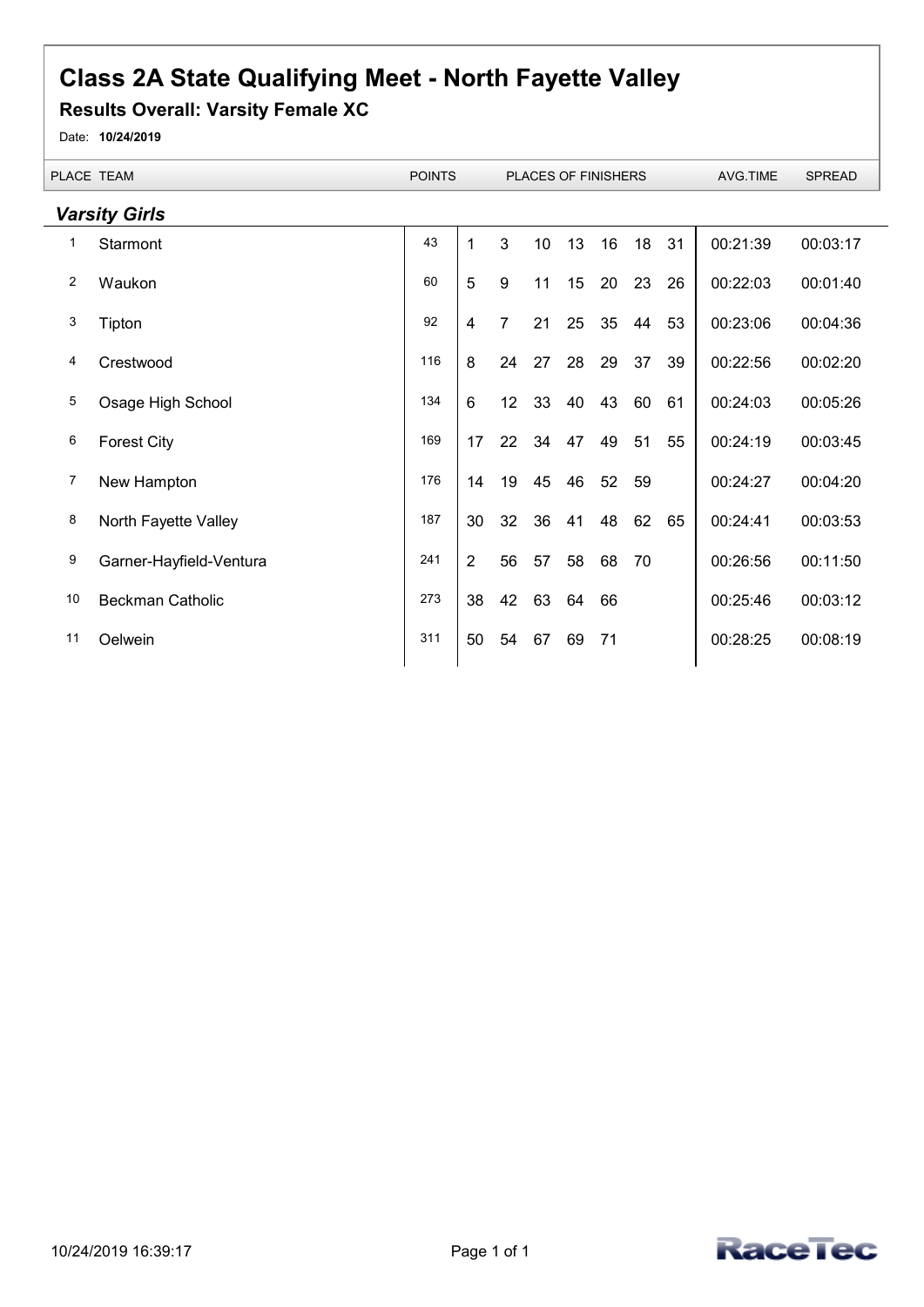## **Class 2A State Qualifying Meet - North Fayette Valley**

## **Results Overall: Varsity Female XC**

Date: **10/24/2019**

| Pos | No   | <b>Name</b>              | <b>School</b>                    | <b>Time</b> | <b>Team</b><br><b>Position</b> | Team<br><b>Points</b> | Pace         |  |
|-----|------|--------------------------|----------------------------------|-------------|--------------------------------|-----------------------|--------------|--|
| 1   | 1636 | Kenna Meisgeier          | Starmont                         | 00:19:47    | 1                              | 1                     | $6:22$ min/m |  |
| 2   | 1571 | Abby Christians          | Garner-Hayfield-Ventura          | 00:20:40    | 1                              | 2                     | $6:39$ min/m |  |
| 3   | 1637 | Makenzie Plagman         | Starmont                         | 00:20:57    | 2                              | 3                     | $6:44$ min/m |  |
| 4   | 1654 | Kallie Wallick           | Tipton                           | 00:21:00    | 1                              | 4                     | $6.45$ min/m |  |
| 5   | 1663 | Katelyn Benzing          | Waukon                           | 00:21:05    | 1                              | 5                     | 6:47 min/m   |  |
| 6   | 1622 | Katelyn Johnston         | Osage High School                | 00:21:06    | 1                              | 6                     | $6:47$ min/m |  |
| 7   | 1651 | Alyssa Mente             | Tipton                           | 00:21:13    | 2                              | 7                     | $6:49$ min/m |  |
| 8   | 1514 | Gabby Williamson         | <b>Bellevue</b>                  | 00:21:25    | 1                              | $5$                   | $6:53$ min/m |  |
| 9   | 1536 | Olivia Ollendick         | Crestwood                        | 00:21:29    | 1                              | 8                     | $6:54$ min/m |  |
| 10  | 1664 | Regan Griffith           | Waukon                           | 00:21:31    | 2                              | 9                     | $6:55$ min/m |  |
| 11  | 1634 | Kari German              | Starmont                         | 00:21:32    | 3                              | 10                    | $6:56$ min/m |  |
| 12  | 1513 | <b>Delaney Dunne</b>     | Bellevue                         | 00:21:36    | 2                              | $5$                   | $6:57$ min/m |  |
| 13  | 1684 | Adrianna Gallená         | <b>Columbus Catholic</b>         | 00:21:47    | 1                              | $5$                   | $7:00$ min/m |  |
| 14  | 1668 | <b>Bailey Shafer</b>     | Waukon                           | 00:21:51    | 3                              | 11                    | 7:02 min/m   |  |
| 15  | 1625 | <b>Talia Stangel</b>     | Osage High School                | 00:21:52    | 2                              | 12                    | $7:02$ min/m |  |
| 16  | 1639 | Hannah Vanhyfte          | Starmont                         | 00:21:54    | 4                              | 13                    | $7:03$ min/m |  |
| 17  | 1577 | Lydia Gessner            | New Hampton                      | 00:22:04    | 1                              | 14                    | 7:06 min/m   |  |
| 18  | 1669 | <b>Maddy Waters</b>      | Waukon                           | 00:22:06    | 4                              | 15                    | $7:06$ min/m |  |
| 19  | 1640 | Mya Vaske                | Starmont                         | 00:22:07    | 5                              | 16                    | $7:07$ min/m |  |
| 20  | 1551 | <b>Lily Nelson</b>       | <b>Forest City</b>               | 00:22:10    | 1                              | 17                    | $7:08$ min/m |  |
| 21  | 1638 | Raquel Rosburg           | Starmont                         | 00:22:13    | 6                              | 18                    | 7:09 min/m   |  |
| 22  | 1580 | Ali Russler              | New Hampton                      | 00:22:15    | 2                              | 19                    | $7:09$ min/m |  |
| 23  | 1666 | Annika Headington        | Waukon                           | 00:22:23    | 5                              | 20                    | $7:12$ min/m |  |
| 24  | 1648 | Rachel Bierman           | Tipton                           | 00:22:26    | 3                              | 21                    | $7:13$ min/m |  |
| 25  | 1548 | Anna Lehmann             | <b>Forest City</b>               | 00:22:35    | 2                              | 22                    | $7:16$ min/m |  |
| 26  | 1662 | <b>Ellec Armstead</b>    | Waukon                           | 00:22:37    | 6                              | 23                    | $7:16$ min/m |  |
| 27  | 1537 | Kendel Slavin            | Crestwood                        | 00:22:39    | 2                              | 24                    | $7:17$ min/m |  |
| 28  | 1653 | Coryn Wallick            | Tipton                           | 00:22:45    | 4                              | 25                    | $7:19$ min/m |  |
| 29  | 1667 | Madelyn Helgerson        | Waukon                           | 00:22:46    | 7                              | 26                    | $7:19$ min/m |  |
| 30  | 1534 | Tara Koshatka            | Crestwood                        | 00:22:51    | 3                              | 27                    | $7:21$ min/m |  |
| 31  | 1539 | Rachel Steffen           | Crestwood                        | 00:23:00    | 4                              | 28                    | $7:24$ min/m |  |
| 32  | 1533 | Kyleigh Foster           | Crestwood                        | 00:23:02    | 5                              | 29                    | 7:24 min/m   |  |
| 33  | 1591 | <b>Brynn Gamm</b>        | North Fayette Valley             | 00:23:05    | 1                              | 30                    | $7:25$ min/m |  |
| 34  | 1635 | <b>Madeline Harford</b>  | Starmont                         | 00:23:05    | 7                              | 31                    | $7:25$ min/m |  |
| 35  | 1595 | Lexi Steffens            | North Fayette Valley             | 00:23:06    | 2                              | 32                    | $7:26$ min/m |  |
| 36  | 1626 | Alexa Thyer              | Osage High School                | 00:23:19    | 3                              | 33                    | $7:30$ min/m |  |
| 37  | 1552 | <b>Emalee Warren</b>     | <b>Forest City</b>               | 00:23:23    | 3                              | 34                    | $7:31$ min/m |  |
| 38  | 1652 | Alli Nash                | Tipton                           | 00:23:26    | 5                              | 35                    | 7:32 min/m   |  |
| 39  | 1592 | Gina Gibson              | North Fayette Valley             | 00:23:34    | 3                              | 36                    | 7:35 min/m   |  |
| 40  | 1525 | Markee Low               | Camanche                         | 00:23:40    | 1                              | $< 5$                 | 7:37 min/m   |  |
| 41  | 1535 | Libby Labosky            | Crestwood                        | 00:23:44    | 6                              | 37                    | $7:38$ min/m |  |
| 42  | 1501 | Isabelle Kluesner        | <b>Beckman Catholic</b>          | 00:23:47    | 1                              | 38                    | 7:39 min/m   |  |
| 43  | 1538 | Mattie Slavin            | Crestwood                        | 00:23:49    | 7                              | 39                    | 7:40 min/m   |  |
| 44  | 1623 | Makayla Mostek           |                                  | 00:23:54    | 4                              | 40                    | $7:41$ min/m |  |
| 45  | 1589 | Rachael Bushman          | Osage High School                |             | 4                              | 41                    | 7:42 min/m   |  |
| 46  | 1522 | Ravae Ball               | North Fayette Valley<br>Camanche | 00:23:56    | 2                              | $5$                   | $7:47$ min/m |  |
| 47  | 1505 | Olivia Thier             | <b>Beckman Catholic</b>          | 00:24:12    | 2                              | 42                    | 7:49 min/m   |  |
|     | 1685 | Alissa Sinnwellá         | <b>Columbus Catholic</b>         | 00:24:17    |                                | $5$                   | $8:00$ min/m |  |
| 48  |      |                          |                                  | 00:24:54    | 2                              |                       |              |  |
| 49  | 1621 | Clare Huisman            | Osage High School                | 00:25:04    | 5                              | 43                    | $8:04$ min/m |  |
| 50  | 1650 | <b>Britney Ford</b>      | Tipton                           | 00:25:14    | 6                              | 44                    | $8:07$ min/m |  |
| 51  | 1578 | Campbelle Kolbet         | New Hampton                      | 00:25:14    | 3                              | 45                    | 8:07 min/m   |  |
| 52  | 1579 | <b>Catherine Pethoud</b> | New Hampton                      | 00:25:15    | 4                              | 46                    | 8:07 min/m   |  |
| 53  | 1553 | <b>Abby Wirtjes</b>      | <b>Forest City</b>               | 00:25:19    | 4                              | 47                    | 8:08 min/m   |  |
| 54  | 1594 | Ava Schupbach            | North Fayette Valley             | 00:25:20    | 5                              | 48                    | 8:09 min/m   |  |
| 55  | 1547 | Lilly Holtan             | <b>Forest City</b>               | 00:25:22    | 5                              | 49                    | $8:10$ min/m |  |
| 56  | 1606 | <b>Jillian Prouty</b>    | Oelwein                          | 00:25:22    | 1                              | 50                    | $8:10$ min/m |  |
| 57  | 1549 | Hannah Lunning           | <b>Forest City</b>               | 00:25:27    | 6                              | 51                    | 8:11 min/m   |  |